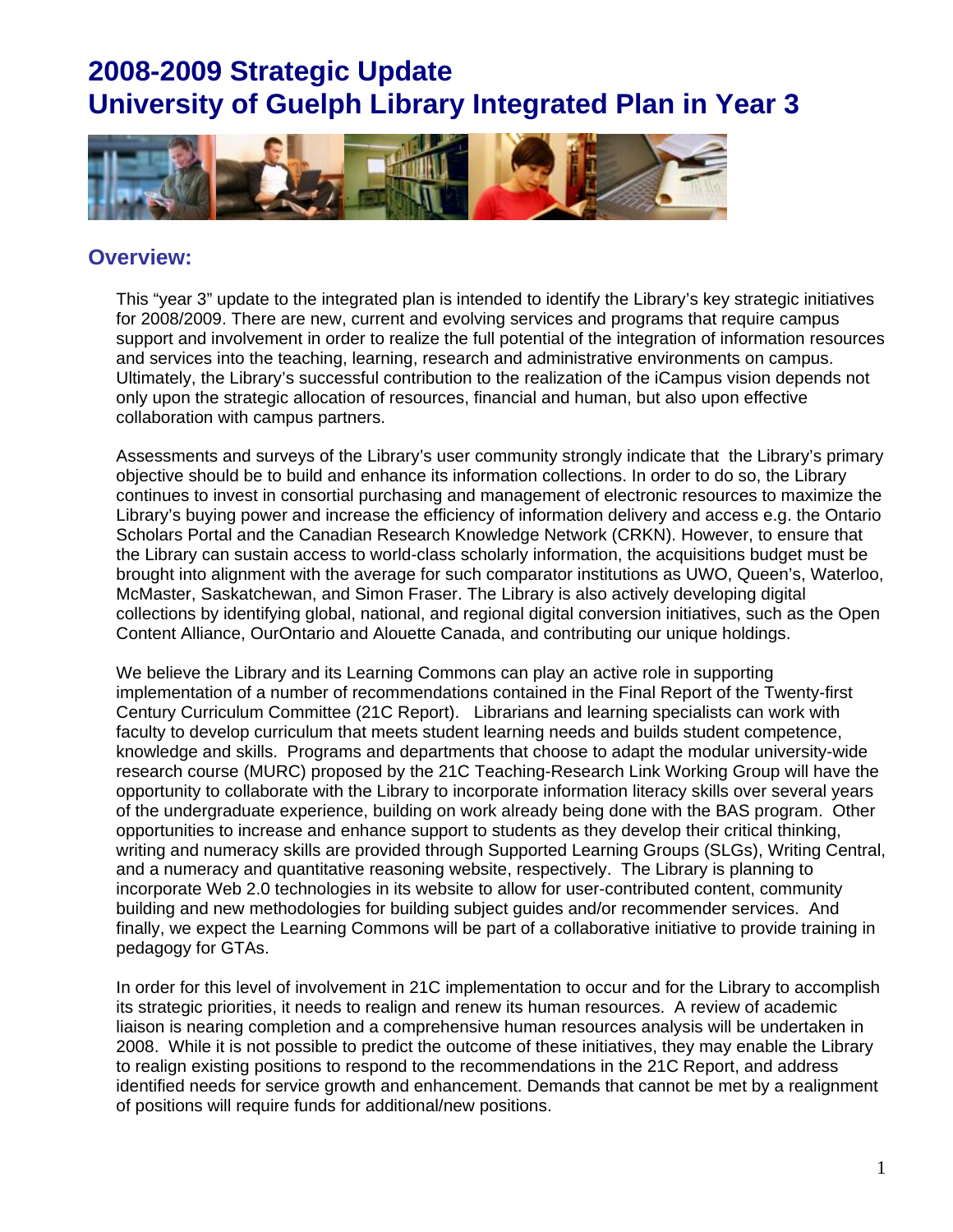

The Library is also reviewing its management structure in order to ensure it is appropriate, and has undertaken an efficiency program designed to help it deal with pending budget adjustments and other inflationary pressures. This program is intended to help mitigate the need for more significant budget adjustments. The more successful this program is, the less the Library will have to adjust to meet predetermined targets in the future. It is hoped that, by questioning some of our current operating assumptions, or reviewing operating philosophies in light of more challenging financial times, we will make decisions that will have a positive impact on the Library.

Unfortunately, the current and future development of our unique collections is in jeopardy. In spite of the addition of compact shelving in Archival and Special Collections in 2007, the present facility will be completely full by 2012, and a minimum of 5,000 additional square feet is needed to accommodate growth expected over the next decade. The Library must plan for and find the resources for a significant renovation and extension of Archival and Special Collections to accommodate the growth of these collections ensure their long-term preservation, and increase access and visibility. Funding for longer-term expansion of the Archives is one of the priorities for the next U of G capital campaign and the Library will be working with Alumni Affairs and Development to appeal to donors with a strong interest in archives and preserving history.

The Library's role in support of new modes of scholarly communication and rapid advances in elearning are evolving quickly. E-learning Operations and our Academic Liaison Librarians continue to work with faculty to integrate electronic information resources and services into the online learning environment and other web 2.0 or "NetGen" networks. In 2007/8 a scholarly communications program has been developed. The Library's successful online academic journal publication service will continue to advance as we participate in the CFI funded Synergies project and the University of Guelph institutional repository system will be launched for the upcoming academic year.

Access to the Library's information resources and services relies upon a complex IT infrastructure and the Library itself has become an important computing facility for our students. The Library's integrated plan identifies the need for renewal of information technology and proposes a life-cycle management program. Some significant investments will be required in 2008/2009: over 100 public computers (already out of warranty) will need to be replaced; we will invest in a new discovery layer for our TRELLIS catalogue and the extension of its scope to include digital or electronic resources outside of the Library's collections; and identify a strategy for the next integrated library system implementation with TUG and OCUL. A website redesign has improved access to our resources and services and the next step is to Incorporate Web 2.0 technologies in the website allowing library users to contribute to and participate in library services.

We participated in the 2007 LibQual survey and evaluated student learning outcomes and information literacy skill levels by piloting ARL's Standardized Assessment of Information Literacy Skills instrument. The Library will be assessing the results of these assessment instruments to determine whether we have achieved our stated goal of "success on your terms" and will be developing strategies to address areas where improvements are required.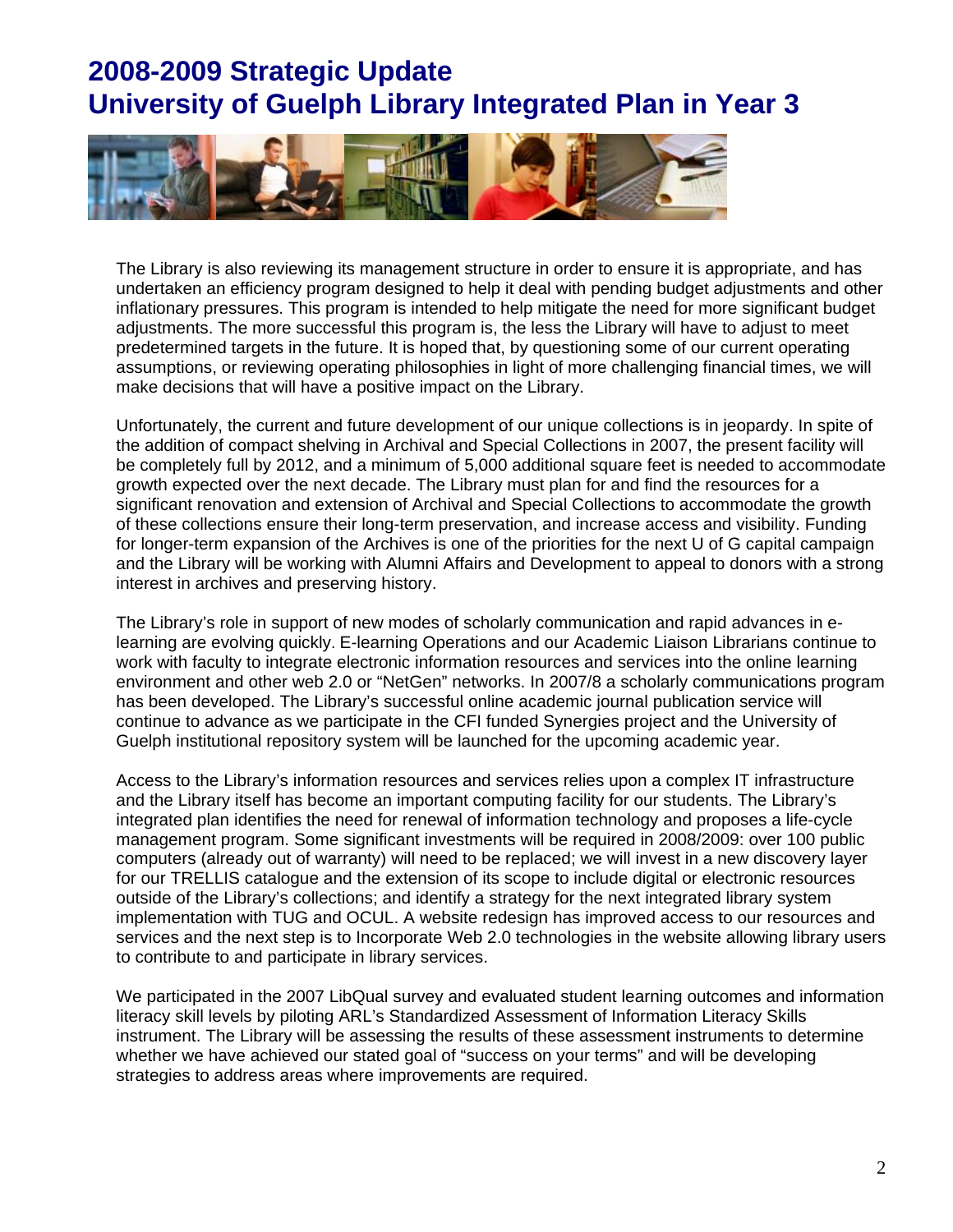

## **Strategic Priority 1: Enrich the user's experience – enhance the learner's success, partner with faculty, and support research**

#### **Key Area: Create a vibrant "academic town square"**

- Implementing the recommendations of an accessibility review of the Library's "soft services", which will complement the physical facilities review already completed and enable full participation in the "academic town square" for people with disabilities.
- Create an overall communication strategy, to make users aware of the Library's core services and resources (including academic liaison, information literacy, research services, e-learning services, learning, writing and supported learning programs) and to work with the Library's Senior Communications Officer to develop material for the next campaign.

### **Key Area: Provide support and expertise**

.

- Act on the recommendations of the review of academic liaison services with the goal of ensuring that the roles of librarians are aligned with the changing nature of the information environment, the needs of all of the relevant user groups, and the overall goal of enhancing our support for teaching, learning and research. Within the context of the current and evolving strategic priorities of the Library and the University, the recommendations arising from the academic liaison review will take into account ways of enhancing the productivity and efficiency of those currently providing this service in the Library, as well as identifying any additional human resources support or expertise that might be required for the future evolution of liaison services.
- Position E-learning Operations to meet increasing demands for information resource integration into the e-learning environment, and to respond to recommendations for improvement to services arising from the Library and campus task groups working to define and streamline e-learning support services across the University.
- Investigate the feasibility of creating a cost-recovery service in response to requests from external private and public sector research organizations for library services such as document delivery, selected dissemination of information services, and enhancing information literacy for research staff.
- Increase the provision of course-integrated information literacy instruction by regularizing the BAS pilot program undertaken in 2006/2007 (recommendation in the review of the BAS programme). Redistribute librarian and associate work to allow increased staff time devoted to IL instruction and planning needs.
- Position Writing Services to meet increased demand for individual writing consultations and faculty-requested workshops.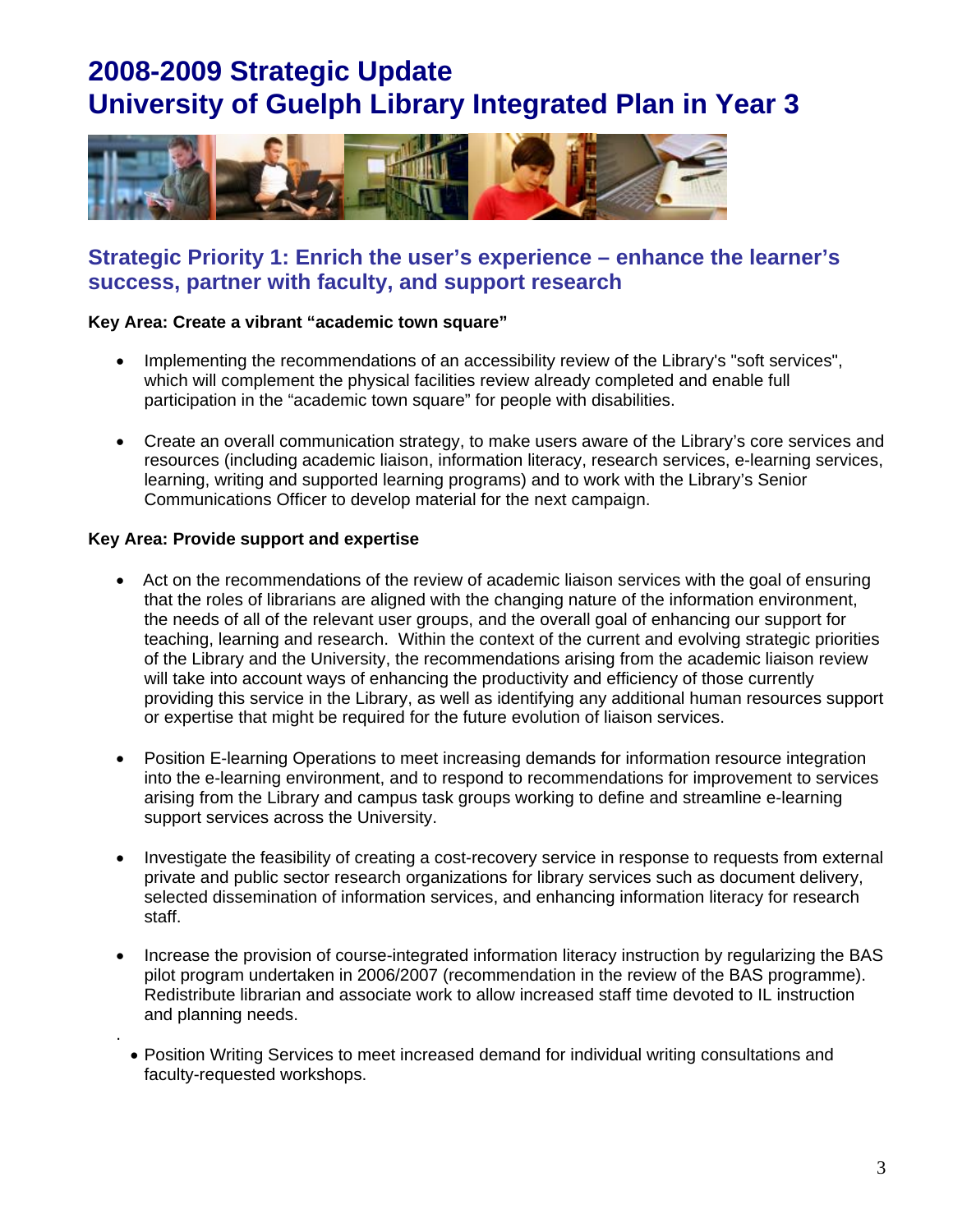

- Maintain provision of a range of learning support services which directly assist the University's academic mission; including:
	- o specialized learning support (e.g. academic probation, student athletes, examSMART, workshops)
	- o training and supervision of Learning Peer Helpers
	- o training and supervision of SLG Peer Helpers
	- o assignment and scheduling of SLG sessions each semester

## **Strategic Priority 2: Create and sustain an agile information space: IT infrastructure**

### **Key Area: Provide computing facilities that meet the needs of library users and staff**

- Enhance operational management oversight for Library Information Technology Services, to ensure that ITS can continue to address the needs of the Library and the campus community in a responsive manner
- Act on the recommendations of the 2007-2008 review of in-library computing needs. The review will have considered the replacement of some portion of 133 public desktop computers (two years out of warranty by spring 2008), the retrofitting of dedicated public desktop computing space to accommodate use of wireless laptops, and alternate means of providing computing capacity.
- Replace the current networked distributed printing service system to allow for seamless wireless and wired printing and possibly eliminating the need for a separate payment card.

#### **Key Area: Provide maximum availability and performance of online services**

- Meet the library's increasing need for media streaming in support of e-reserves, digital collections, and other learning purposes by installing an electronic content (media) server. A local server allows for the provision of controlled access, security and file maintenance as well as higher quality delivery than some vendors provide.
- Partner with Waterloo and Laurier on the implementation of a commercial E-Learning Management system that will allow us to eliminate many manual processes and enhance access to electronic reserve materials by building upon our shared consortium ILS.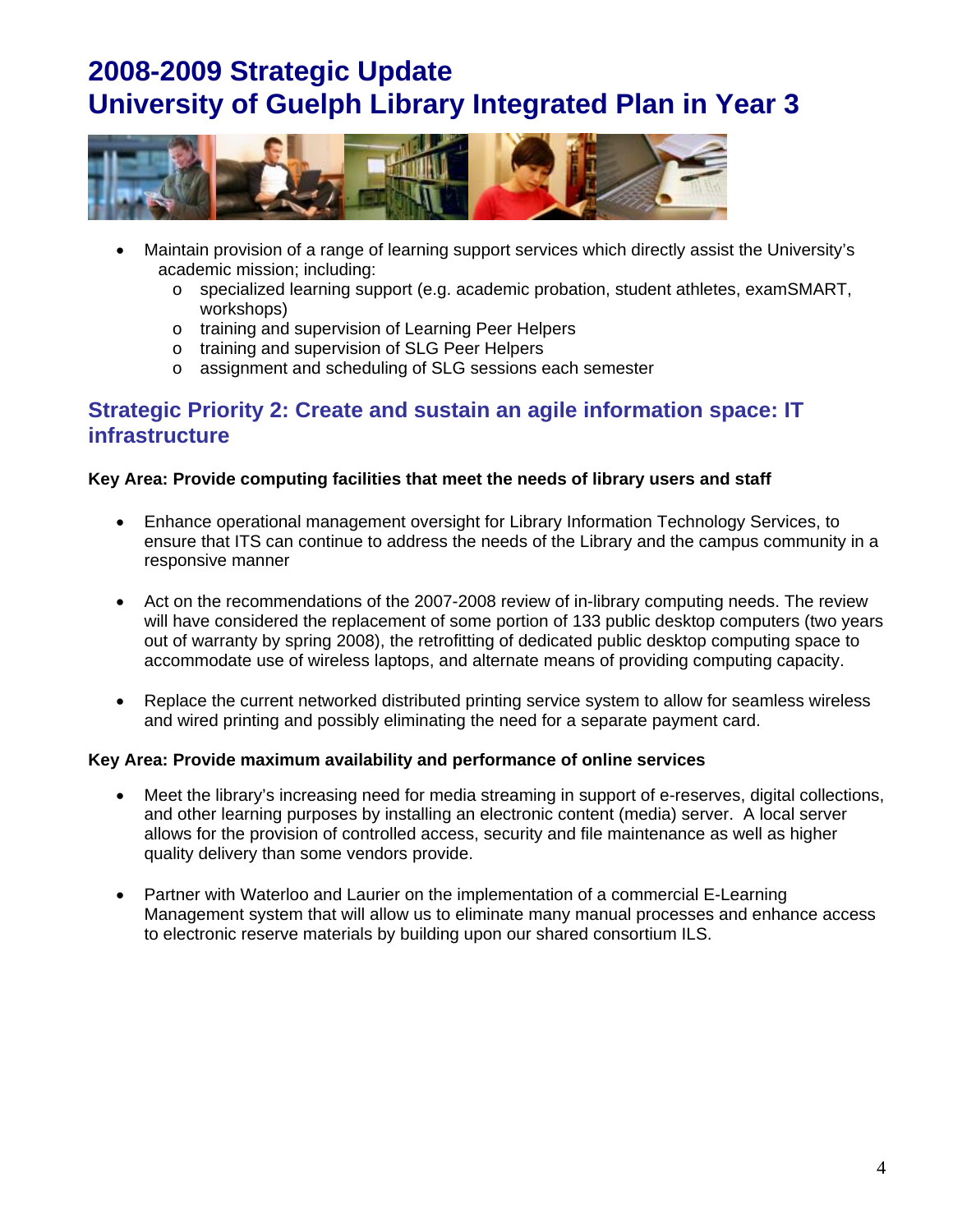

#### **Key Area: Develop and evolve the Library's web services to provide seamless access to information resources and services**

- Incorporate Web 2.0 technologies in the Library's website to allow for user-contributed content, community building and new methodologies for building subject guides and/or recommender services.
- Implement and continue the development of a new discovery layer for our Trellis catalogue and the extension of its scope to include digital or electronic resources outside of the Library's collections.
- Identify a strategy for the next integrated library system implementation with TUG and OCUL. The strategy could involve a shift to a larger regional catalogue with additional OCUL partners.
- Develop a core infrastructure for local digital collections initiatives that meets national and international standards for data harvesting, metadata, access, and preservation.
- Enhance programming and development support for digital and scholarly communications initiatives.
- Continue the development of an online GIS Metadata server and an ArcIMS service for the Data Resources Centre. These services allow students, faculty and staff to search on-line for geospatial data and download the data to their local computers without staff mediation. These two services were left in mid-development in 2007 and are currently running as alpha-tested services. External sources of funding as well as partnership opportunities with other universities will be sought to support this work.
- Provide adequate operational support for web content management (by re-focusing existing staffing resources, and by investigating new content management system options)

## **Strategic Priority 3: Building information collections – the digital imperative, the transformation of scholarly communication and responsible stewardship**

### **Key Area: Build and enhance information collections**

- Secure additional funding for our information resources in order to ensure that the Library can continue to provide access to world-class scholarly information. Our current funding levels have fallen significantly behind comparator institutions such as Western, Queen's, Waterloo, and McMaster. The Library is extremely challenged to respond to the following complex pressures on the information resources budget:
	- $\Rightarrow$  rising cost of inflation on information resources averaging 6% annually
	- $\Rightarrow$  restrictive publishing and licensing regimes (limiting the use of electronic information and requiring the payment of premiums for copyright clearance and permissions)
	- $\Rightarrow$  aging tools and infrastructure to access library's collections and resources
	- $\Rightarrow$  multi-year licensing and funding commitments for electronic resources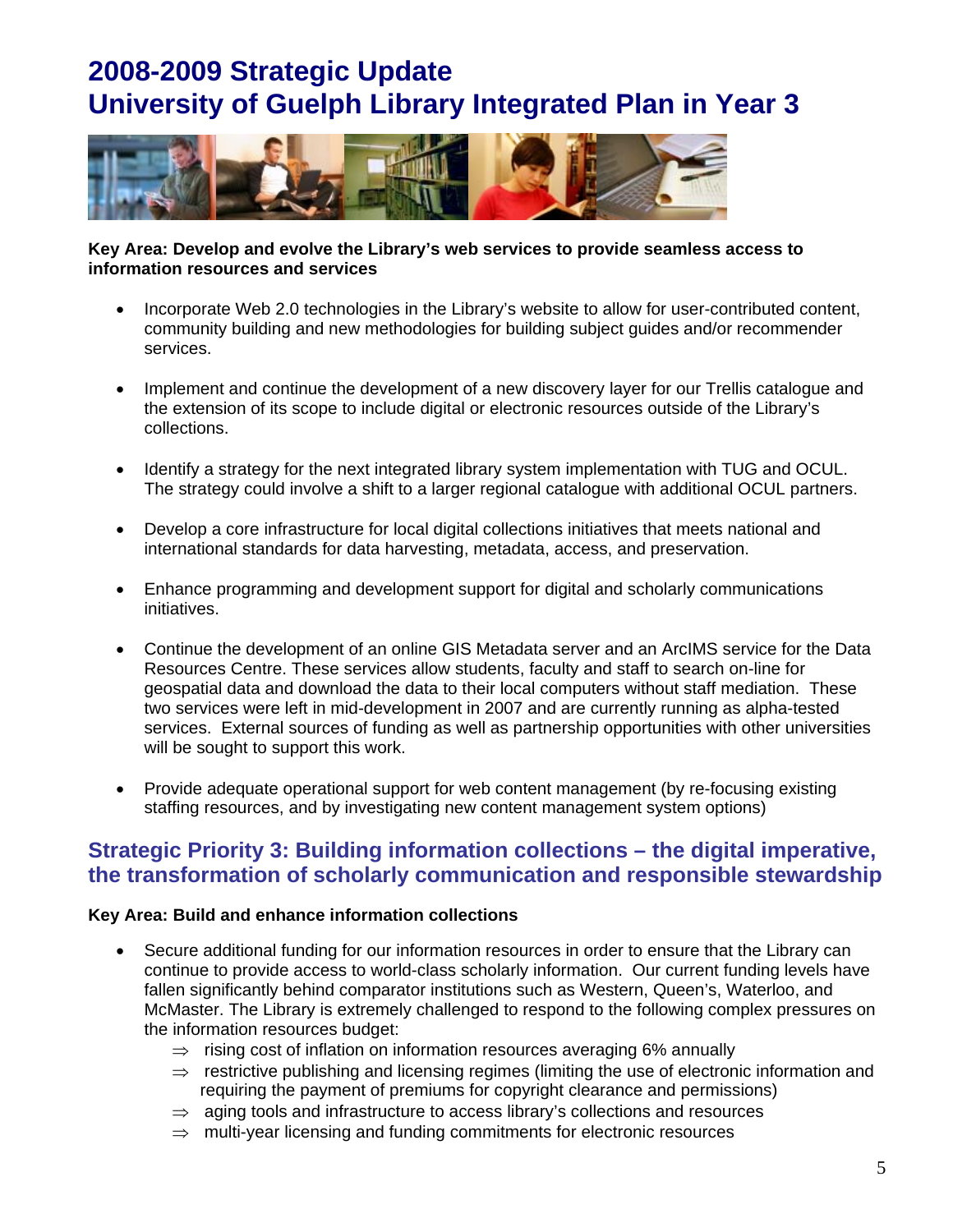

- $\Rightarrow$  new and fast-growing services such as e-learning support and open access publishing
- $\Rightarrow$  the demands of new academic programs and new research initiatives
- Continue to invest in consortia purchasing and digital management of electronic resources in order to maximize the Library's buying power and increase efficiency of information delivery and access in support of research, teaching and learning e.g. the Ontario Scholars Portal and the Canadian Research Knowledge Network (CRKN).
- Provide adequate operational support for creating and maintaining digital collections metadata and electronic resources management (potentially by re-focusing existing staffing resources)
- Enhance management of several key Information Resources services, including vendor services, management of digital and print collections, and document delivery and interlibrary loan.

#### **Key Area: Supporting scholarly communication through open access to digital collections**

- Enhance the development and coordination of emerging digitization and scholarly communications initiatives (potentially through reallocation of existing human resources).
- Roll out the new scholarly communications programme in collaboration with campus partners by:
	- $\Rightarrow$  Promote and establish our services in support of scholarly communications including: online academic journal hosting; the institutional repository; author rights, copyright, and publication options consultation; open access digital collections development; and a current awareness website.
	- $\Rightarrow$  Launch an awareness campaign for faculty and students about their rights in a digital environment*.*
	- $\Rightarrow$  Leverage our relationship with vendors and publishers to advocate for publisher agreements that allow authors to retain as many rights as possible over their intellectual product
- Develop a formal digital collection strategy, policy and infrastructure to increase visibility and access to unique holdings. We will continue to digitize a number of special collections (Scottish books, L.M. Montgomery collection, theatre set models, oral history tapes, Massey-Harris Ferguson films, Sleeman papers) and to participate in global, national and regional digital conversion initiatives, including the Open Content Alliance, Alouette Canada and Our Ontario.
- Increase professional expertise in the Library for the preservation, digitization and management of archival & special collections, in order to respond to the growth in activity in Archival & Special Collections (size and number of collections, number of user transactions, implementation of new digital collections services), the changing nature of the work (we need to provide more applied archival expertise), and to anticipate a major expansion of the Archival & Special Collections facility over the next four years.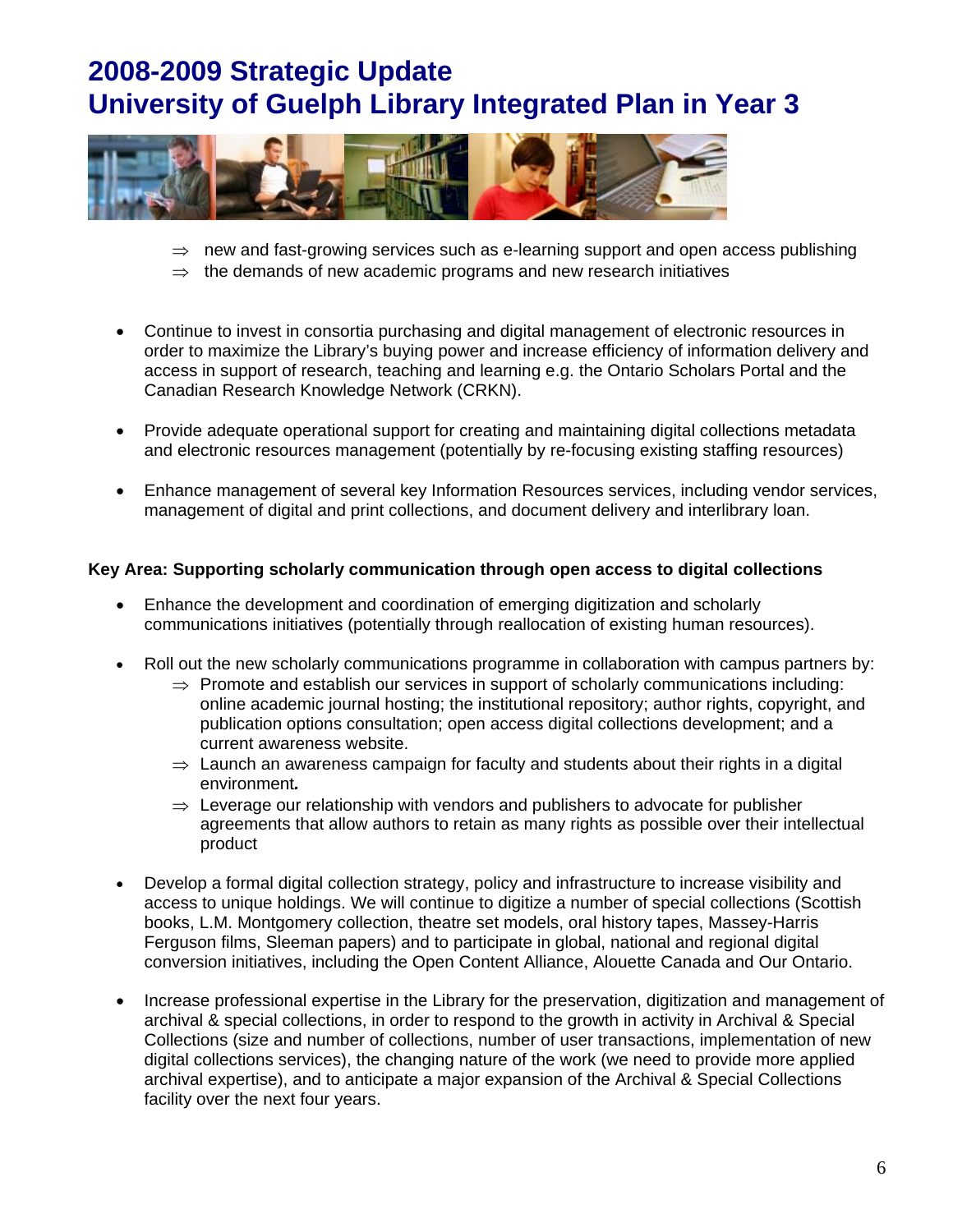

### **Key Area: Ensure permanent access to and physical storage of information resources**

- Secure the funding required for a significant renovation and extension of Archival and Special Collections to accommodate the growth of these collections (projected maximum capacity by 2012), ensure their long-term preservation, and increase access and visibility.
- Participate in the "Collaborative Collections" initiative sponsored by the Ontario Council of University Librarians, which is developing a province-wide strategy for managing and reducing overlap of low-use print collections between academic libraries.

## **Strategic Priority 4: Building collaborative relationships to achieve goals**

### **Key Area: Collaborating in the learning environment**

- Work with Learning Commons partners to support:
	- $\Rightarrow$  Additional analysis of the 2007 Graduate Student Learning Initiative (GSLI) survey results
	- $\Rightarrow$  Development of an online registry and support for students to find study partners, resources
	- $\Rightarrow$  Coordinated orientation for new students
	- $\Rightarrow$  Continue to advance numeracy through the enrichment of learning objects available via the numeracy website
	- $\Rightarrow$  Collaborate with faculty to develop embedded learning, writing and research skills in the curriculum.
- Build upon the work of the ESST E-Learning Working Group by working with campus partners to collaboratively plan the development of an e-learning community which will formalize collaboration across units and promote the development of an effective campus e-learning vision and strategy the sustainable use of resources, integrated planning, consolidation and rationalization of our efforts, and effective engagement with users.

### **Key Area: Partnering with research**

• Seek ways to enhance integration of and support for Library services and resources with the University's research enterprise based on recommendations arising from an investigation completed in summer 2007 and the Academic Liaison Review.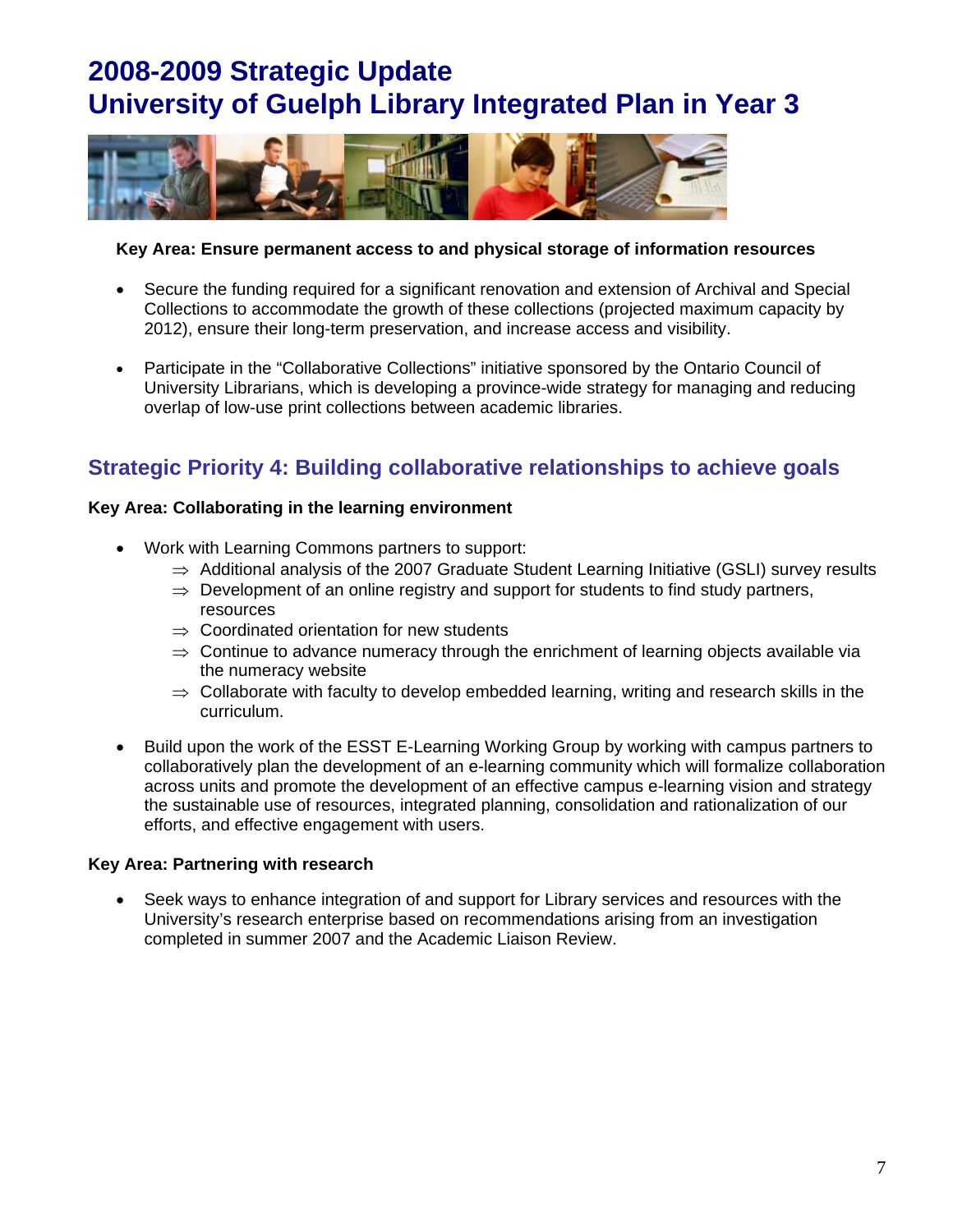

## **Strategic Enabler A: Develop our people**

#### **Aligning our skills and human resources with our strategic priorities:**

#### *To Enrich the User Experience:*

- Provide adequate support for the transition to a new or renewed academic liaison model including training and team development initiatives.
- Review staff training and development policies and procedures to ensure fair and adequate support for the continuing development of Library employees.
- Complete a comprehensive human resources analysis to assist in future planning, and to address identified needs for service growth or enhancement to support:
	- o library users with disabilities
	- o scholarly communications initiatives
	- o collection management
	- o learning and writing programs and services
	- o academic liaison services
	- o information technology
	- o users of Geographical Information Systems (GIS) services
	- o archival and special collections

#### *To Build Information Collections and Support Scholarly Communications:*

• Bring a proposal to the TUG Annex Steering committee which will recognize and respond to growth in the number of transactions at this facility over the past three years, and recommend increased support for ongoing collection management projects.

## **Strategic Enabler B: Fostering a culture of assessment**

#### **Measuring the success of our strategic priorities:**

#### *To measure how well we are Enriching the User Experience:*

- Analyze the results of the spring 2007 LibQual+ assessment of library service, to determine if there are areas that require further investigation, and develop plans to improve our service.
- Evaluate student learning outcomes and information literacy skill levels by continuing to use the Association of Research Libraries SAILS (Standardized Assessment of Information Literacy Skills) instrument, successfully piloted in 2007.
- Assess and evaluate use of the "virtual library" through internal measures such as online service statistics, web usage analysis, help statistics.